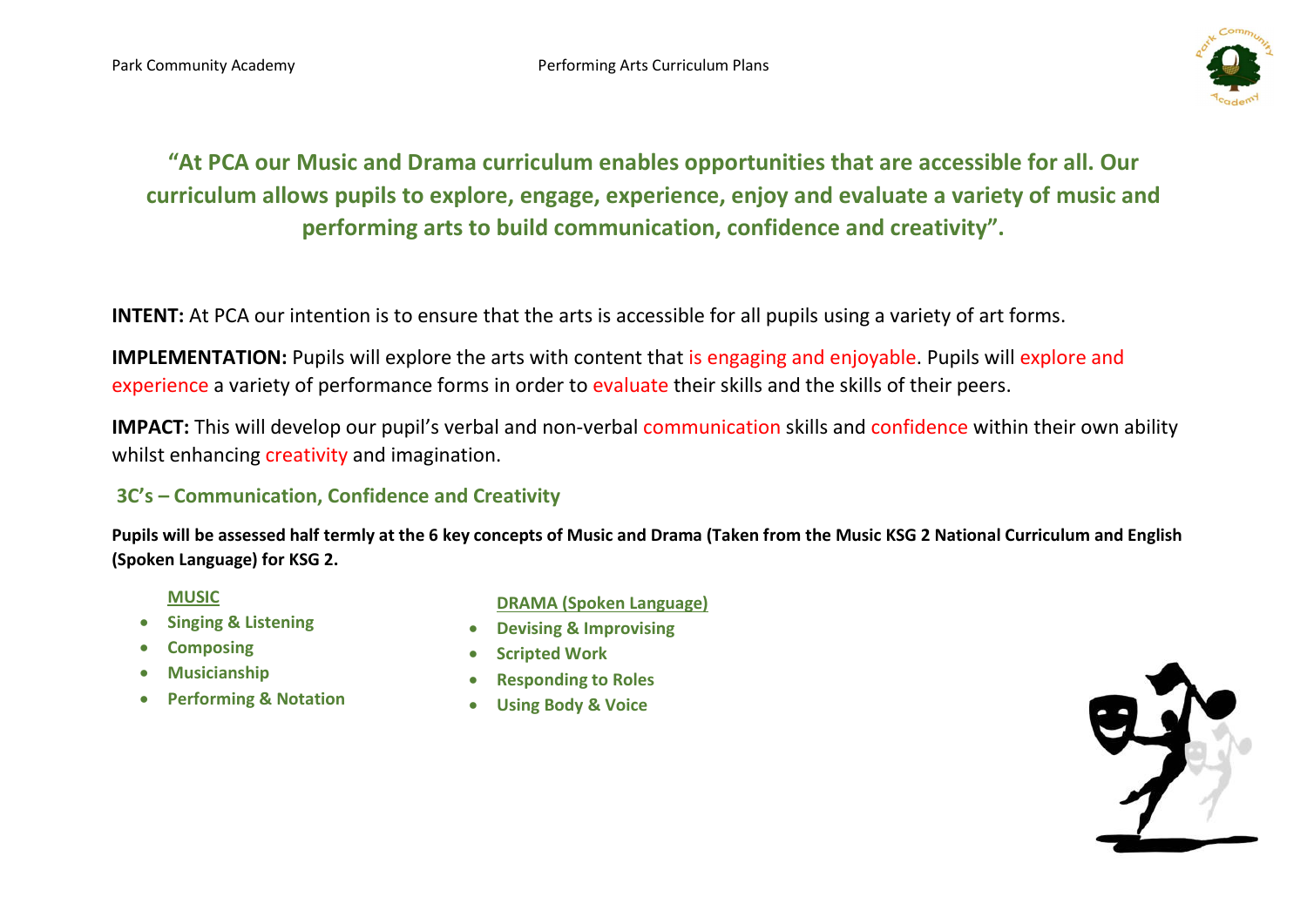

| Key Stage 3 - Performing Arts Curriculum |                                                               |                                     |                                       |                                             |                          |                                           |  |
|------------------------------------------|---------------------------------------------------------------|-------------------------------------|---------------------------------------|---------------------------------------------|--------------------------|-------------------------------------------|--|
| Year                                     | <b>Term 1.1</b>                                               | <b>Term 1.2</b>                     | <b>Term 2.1</b>                       | <b>Term 2.2</b>                             | <b>Term 3.1</b>          | <b>Term 3.2</b>                           |  |
| A                                        | Performance<br>Skills - Drama<br><b>Techniques</b>            | <b>Exploring Musical</b><br>Theatre | Devising Theatre<br>in Education      | Beatboxing                                  | <b>Physical Theatre</b>  | Key Stage 3 and 4<br>Summer<br>Production |  |
| B                                        | Performance<br>Skills - Notation<br>& Reading Music           | William<br>Shakespeare              | African<br>Drumming                   | <b>Using Scripts</b>                        | <b>Choral Singing</b>    | Key Stage 3 and 4<br>Summer<br>Production |  |
| $\mathsf{C}$                             | Performance<br>Skills - Action,<br>Space &<br><b>Dynamics</b> | Video Game<br><b>Soundtracks</b>    | Roald Dahl<br><b>Revolting Rhymes</b> | <b>Whole Class</b><br>Musical<br>Instrument | Greek Theatre &<br>Masks | Key Stage 3 and 4<br>Summer<br>Production |  |

| Key Stage 4 – WJEC Entry 2 Creative, Media and Performance Arts Diploma – Year 10/11 |                                                                                 |                 |                                 |                 |                                                     |                                           |  |  |
|--------------------------------------------------------------------------------------|---------------------------------------------------------------------------------|-----------------|---------------------------------|-----------------|-----------------------------------------------------|-------------------------------------------|--|--|
| Year                                                                                 | <b>Term 1.1</b>                                                                 | <b>Term 1.2</b> | <b>Term 2.1</b>                 | <b>Term 2.2</b> | <b>Term 3.1</b>                                     | <b>Term 3.2</b>                           |  |  |
| Year 10                                                                              | Using the Body in Dramatic Context: 3<br>Using the Voice in Dramatic Context: 3 |                 | <b>Exploring Film Genres: 5</b> |                 | <b>Production Roles</b><br>for Summer<br>Production | Key Stage 3 and 4<br>Summer<br>Production |  |  |
| Year 11                                                                              | Ensemble Music Performance: 5                                                   |                 | Working as Part of a Group 2    |                 | Working as an Ensemble                              |                                           |  |  |